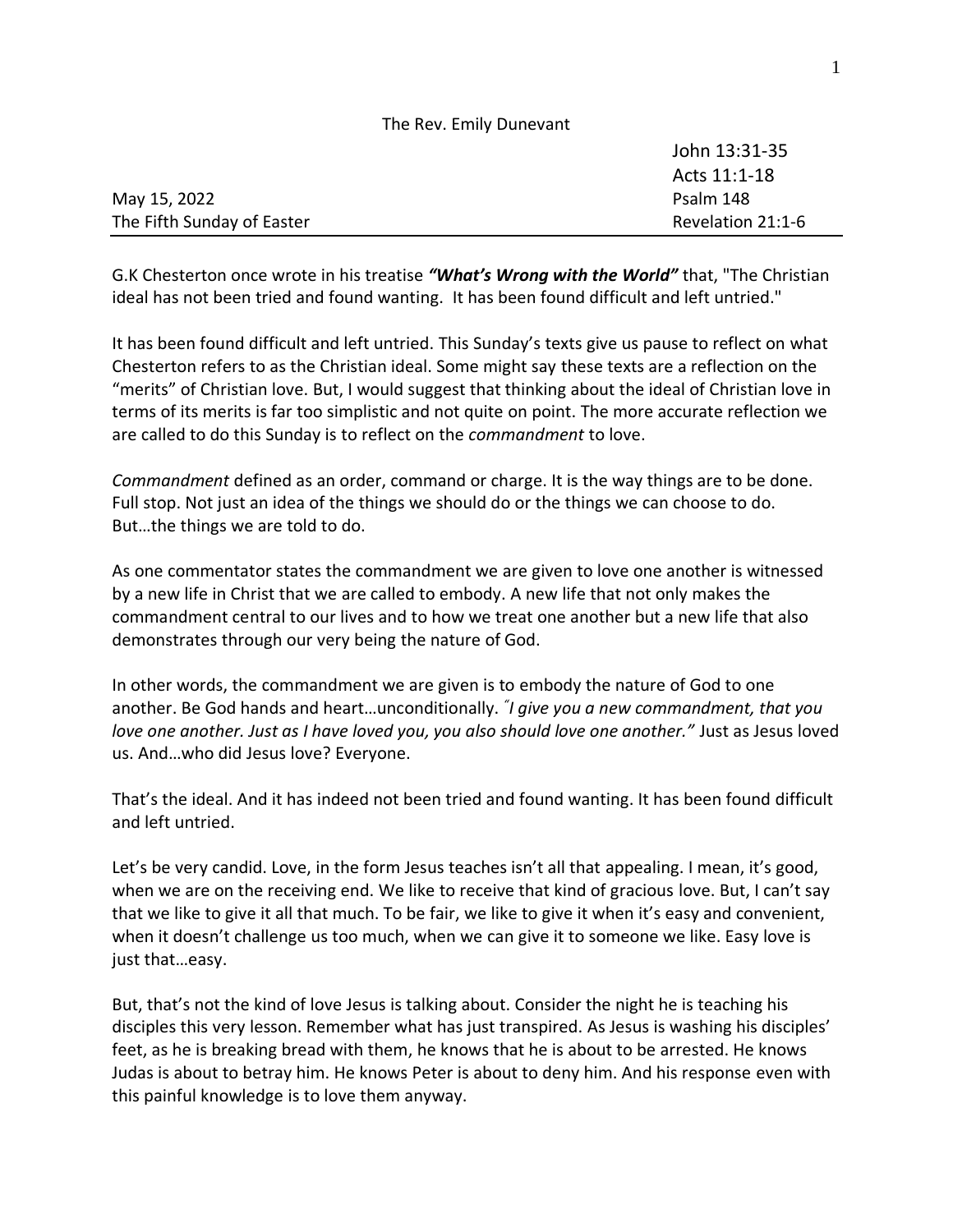Jesus cares for them. That's not easy love. Jesus doesn't show bitterness or anger or resentment. He doesn't hold a grudge or talk bad about them. He doesn't ignore them or put them down. He washes their feet and feeds them.

Could we do the same?

In our Gospel, Jesus is teaching what hard love looks like. And this kind of love is humble and radically kind. It's self-giving and honest. It's redemptive and forgiving. Here's what else I find interesting about this kind of love…it's also very, very bold and courageous. Think about it…how has it felt when you have been hurt or when you have done the hurting? How does it feel to love in those circumstances? I'm talking about the times when showing love is risky and might come at some cost. Could we be bold like Jesus in those moments?

Now…here is something important to note about hard love…Jesus doesn't *ignore* what Judas and Peter are about to do. He doesn't pretend it's OK. Jesus states very clearly that one of his own will betray him. He calls it out. And he tells Peter straight up that Peter will deny him. He says…these are the things you are going to do and by naming the harmful actions he shines a light on the wrongdoing. But, Jesus doesn't stop with naming the harm. He moves beyond it and shows them another way to be in relationship with one another. He shows them a way that is so much stronger than their weakness. A way that is grounded in hard, courageous love…a love that changes things.

Put yourself at the table with Jesus that night. Reaching out to his friends, some of whom would show no respect for the friendship that they shared, no respect for the community that they had been building, no respect for the hope that they had been preaching. I don't know about you, but I would feel utterly defeated and rejected if I had been Jesus. I would want to walk out of the room, turn a table or two, or talk bad about Judas and Peter, call them names.

Because, if I hold that grudge, or seek revenge or withhold love, I might just feel a little bit better. And I might make Judas and Peter feel guilty and shameful.

But the truth is, you never feel better. Retaliation and vengeance and emotional or physical harm only dig the pain deeper. For everyone. You never heal.

This is why Jesus gets down on his knees and washes the disciples' feet. It's why he breaks the bread and serves the wine. He could have turned that table into a place of deeper pain but instead he turns it into a place of love. And he teaches…this is what you are to do. Without limits. Without conditions. Without fear.

Lutheran pastor Nadia Bolz-Weber says if we aren't open to this kind of difficult, hard love we will inevitably end up building barriers to redemption and grace. It begs the question…What barriers have you put up to living this new commandment?